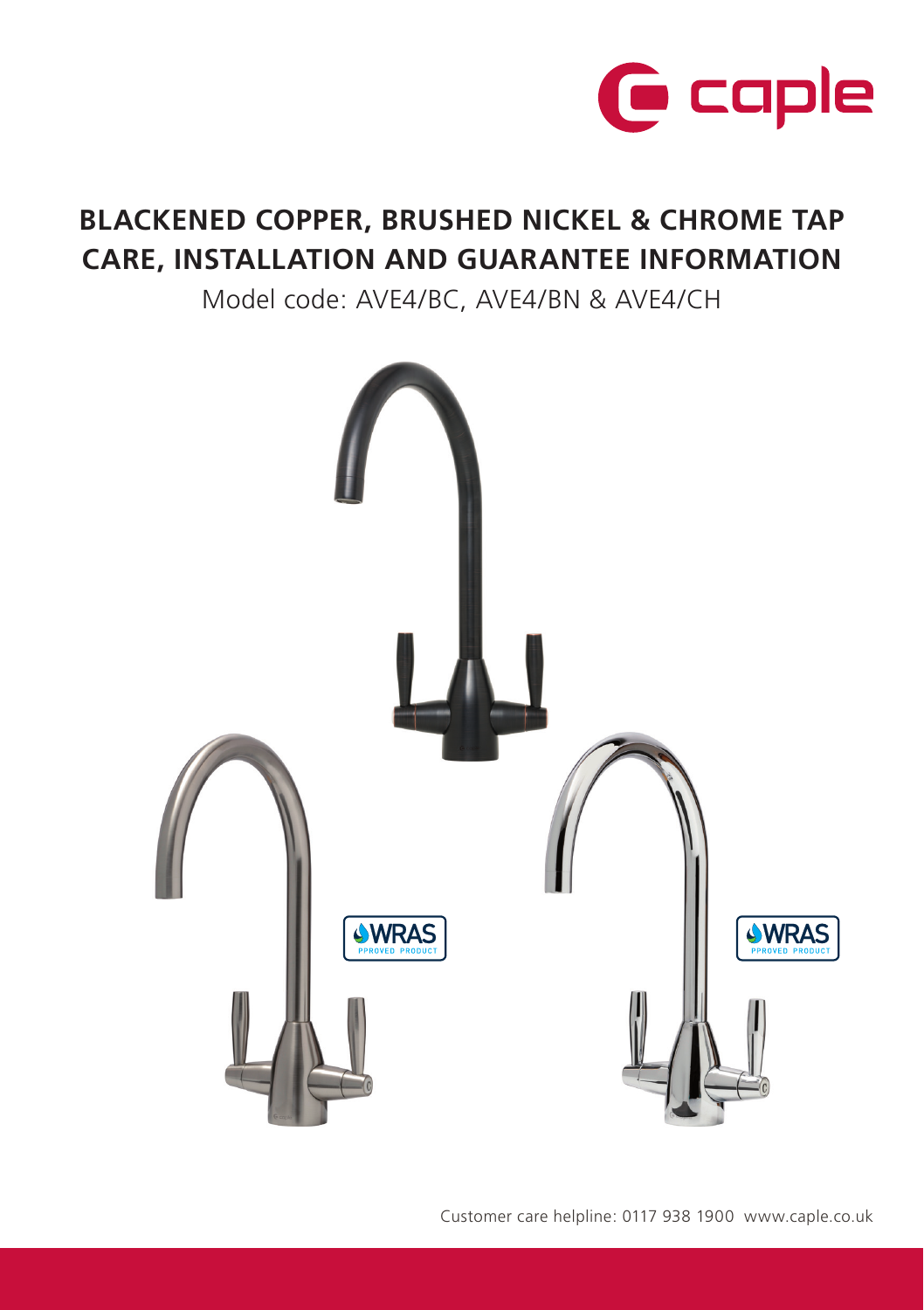Thank you for purchasing your Caple tap.

These taps have been manufactured and inspected to exacting standards and are guranted to give years of trouble free operation providing our care and installation guidelines have been followed.



**NOTE:** Please see back page for installation instructions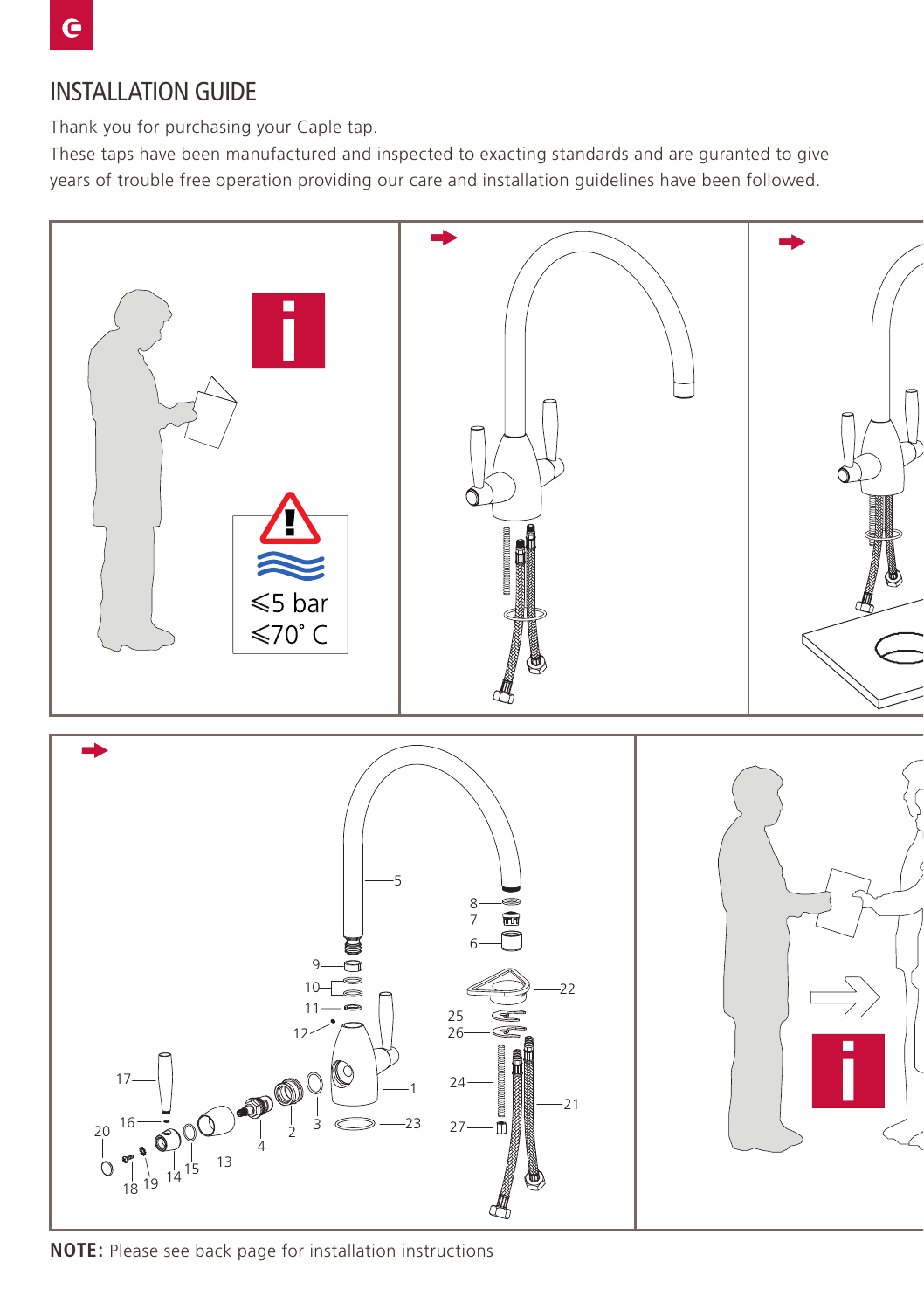